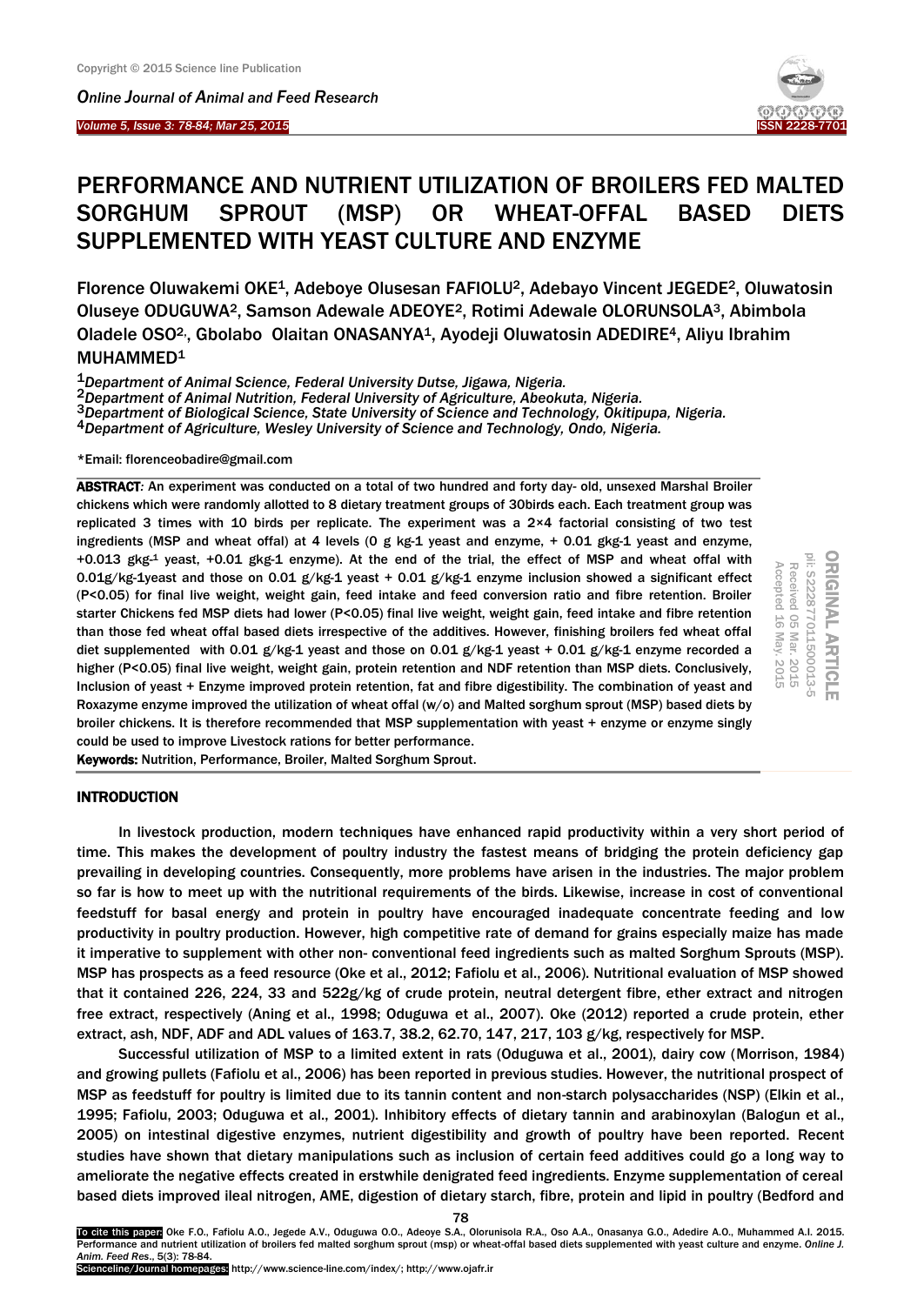Schulze, 1998; Choct et al., 1999). In a similar manner, yeast and its extracts have been reported in literatures to promote growth, improve nutrient digestibility and stimulate birds' immune systems (Abel and Czop, 1992). These beneficial actions recorded following inclusion of yeast have been linked with the β-1,3 or 1,6 glucans structure present in yeast which stimulate immune modulator substances in animals (Abel and Czop, 1992; Parks et al., 2001). This study therefore seeks to evaluate the effect of yeast and enzyme supplementation on the utilization of malted sorghum sprout or wheat offal based diets by broiler chickens.

## MATERIAL AND METHODS

### Experimental site

The research work was carried out at the poultry unit of the Teaching and Research Farms, Federal University of Agriculture, Abeokuta, Ogun State Nigeria (Latitude7113′ 49.46″N andLongitude3126′11.98″E).

### Experimental birds and housing

Two hundred and forty **d**ay –old broiler chickens were obtained from a commercial hatchery and reared intensively on deep litter housing system. The birds were divided into 8 groups of 10 birds replicated 3 times and were allocated to 8 experimental diets .The birds were given the experimental diets from day-old and were fed *ad libitum* until mature weight at 8 weeks of age. The commercial enzyme used contained cellulose (EC.3.2.1.4), betaglucanase (EC.3.2.1.6) and xylanase EC (3.2.1.8) and was added at the rate of 10g/100kg diet and yeast also at 10g/100kg diet.

### Experimental design and Dietary treatment

The experiment was a 2 by 4 factorial design made of 2 factors (MSP and WF) and 4 levels (–Y-E, +Y, +E and +Y+E). MSP was used to replace wheat offal (WF) contained (150g/kg) in broiler finisher diet formulated. Eight diets were formulated such that each MSP and WF was supplemented with yeast (+Y), enzyme (+E) or a combination of yeast and enzyme +Y+E) while unsupplemented diet (-Y-E) stands for control. Two hundred and forty (240) day –old broiler chickens were divided into 8 groups of 10 birds replicated 3 times and were allocated to 8 experimental diets .The birds were given the experimental diets from day-old and were fed ad libitum until mature weight at 8 weeks of age. The commercial enzyme used was added at the rate of 10g/100kg diet and yeast also at 10g/100kg diet.

### DATA COLLECTION

Growth performance: Feed intake was computed as the difference between the feed offered and leftovers. Gain in weights and feed intake were measured at weekly intervals. Feed to gain ratio was computed as the ratio of feed consumed to weight gain. A record of mortality was kept as it occurred.

Metabolic trial: Metabolic trial was conducted at the 3rd and 7th week of experiments, 2 birds per replicate were randomly selected and housed separately in appropriate metabolic cages fitted with individual feed troughs and facility for separate excreta collection. A two-day acclimatization period was allowed prior to the commencement of 3 days metabolic trial. Known weight of feed (slightly above the respective daily requirements) was fed to the birds housed in individual metabolic cages. Excreta collected per bird per day (for three days) were oven dried (60oC) and used for subsequent laboratory analyses. Proximate composition (AOAC, 1995) of feed and dried excreta samples were analyzed for Crude protein retention and digestibility of dry matter, crude fibre, ether extract, NFE and ash according to standard procedures.

Chemical and statistical analyses: The proximate composition of the diet was determined by the AOAC (1995). The data collected were subjected to analysis of variance using 2×4 factorial in a complete randomized design. The analysis of variance was done according to the procedure of the statistical Analysis System (SAS, 2001).

### RESULTS

Table 2 shows the proximate composition of Malted Sorghum Sprout and wheat offal. The dry matter contents of the experimental diets ranged between 91.46 for birds on wheat offal and 91.67 for birds on MSP. The crude protein, ether extract, ash, crude fibre, NDF, ADF and NFE for MSP and w/o diet ranged from 22.73 to 22.96,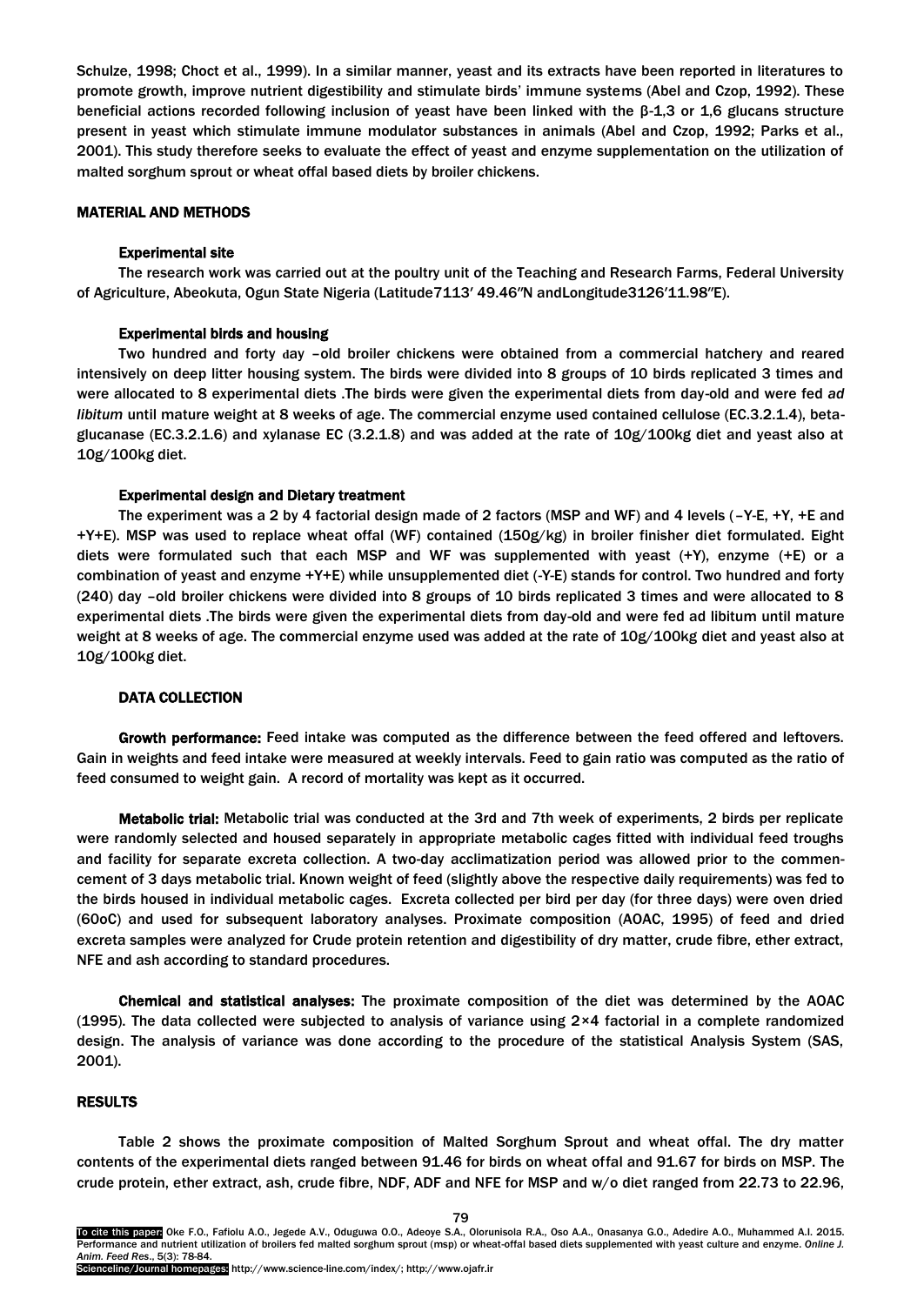3.57 to 3.59, 5.32 to 5.26, 3.69 to3.97, 37.29 to36.82, 17.12 to 16.53 and 56.07 to 53.86 for starting broilers while NDF, ADF and NFE values ranged between 38.59, 21.28, 58.19 for finisher broilers on MSP diets respectively. Table 3 present the performance characteristics of experimental birds at the two physiological stages of growth. At the starting phase. Birds fed wheat offal supplemented with enzyme (+E) recorded the highest (P<0.05) final weight of 567.73 g/bird while those fed MSP diets with or without supplementation recorded the least value. MSP diet control and those supplemented with yeast were least utilized. The daily weight gain followed a similar pattern as final weight of birds on wheat offal enzyme diets supplemented recorded the highest (P<0.05) value while those on MSP control diet recorded the least value. The daily feed intake was significantly (P<0.05) influenced by the dietary treatments birds fed w/o based diets supplemented with enzyme recorded the highest amount (P<0.05) of feed consumed with the least value in birds fed MSP diet with or without yeast supplementation. The feed conversion ratio (FCR) were highest (P<0.05) at MSP based diet without supplementation and with Yeast supplementation while the least values were recorded for wheat offal diets with or without additives.

Furthermore, wheat offal supplemented with additives recorded the highest cost of feed per kg diet and cost of feed per kg weight gain while MSP supplemented with additives were cheaper although the means were not significant (P>0.05). There was significant difference (P<0.05) on all the growth parameters measured at the finisher phase. Birds fed w/o diet without and with either yeast or Enzyme had a significantly higher final weight, feed intake and daily weight gain while those fed MSP without additives supplementation recorded the least values for all the parameters measured. The FCR was highest in birds fed wheat offal based diets supplemented with Yeast + Enzyme (+Y+E) and Yeast (+Y), followed closely were birds on MSP diets supplemented without enzyme which were statistically similar with wheat offal control diet, while the least value was recorded for birds on MSP diet supplemented with Yeast + Enzyme (+Y+E). Cost of feed per kg diet showed no significant interactive effect although the cost to produce wheat offal supplemented with additives was costlier than MSP irrespective of the additives. The cost of feed per kg weight gain was highest in birds fed wheat offal supplemented diets with yeast and enzyme and enzyme alone with the least cost in birds fed MSP diet control. Table 4 shows the effect of (MSP) and (W/O) with or without enzyme and yeast on nutrient utilization of broiler chickens at the two physiological stages of growth. At starter phase, supplementation with yeast and enzyme +yeast either with wheat offal or MSP significantly improved the digestibility of ash retention, ADF and NFE digestibility. However, protein digestibility, fat digestibility, fibre digestibility and NDF digestibility were not significant (P>0.05). Ash digestibility recorded for birds fed yeast and enzyme supplemented diets had similar (P>0.05) effects for those with wheat offal or MSP. The NFE digestibility ranged from 48.72 in birds fed MSP diet with yeast (+y) to 60.68 in birds Fed MSP diet control (-Y-E). Digestibility of the finishing broilers revealed that CP, Fibre, NDF and NFE were significantly (P<0.05) influenced. Supplementation of wheat offal diet and MSP diet with enzyme and yeast significantly improved the CP of the birds. The values obtained were however higher than birds fed other diets. The result also revealed that birds fed wheat offal diet with +Y+E and those fed MSP diet with +Y had similar values. The interaction effect recorded a statistically similar values for NDF digestibility of birds fed (+Y) and those fed +E. The interactive (P>0.5) effect for NFE digestibility ranged from 48.72 in birds fed MSP diet with yeast (+y) to 60.68 in birds Fed MSP diet control (-Y-E). Fat retention, ash digestibility and ADF digestibility showed no (P > 0.05) significant interactive effect.

#### **DISCUSSION**

The crude protein, crude fiber, ether extract values of the MSP determined agreed with the values recorded by Fafiolu et al. (2006). However, the values of ash and NFE in this study were relatively lower than values recorded by Fafiolu et al. (2006). The highest (P<0.05) values of daily weight gain and final weight of birds on wheat offal enzyme diets supplemented recorded than those on MSP control diet suggests the superiority of wheat offal in supporting growth than MSP, this agreed with earlier work of Oso et al. (2013) who reported higher final live weight, weight gain and feed intake when fed wheat as sole cereal to turkeys. The poor performance in birds fed MSP can be attributed to the presence of certain anti-nutritional factors (ANFS) in MSP. MSP is known to contain hydrocyanide (Ikediobi, 1989; Taylor, 1993).

Tannin is another ANFS known to be present in MSP (Aning et al., 1998; Oduguwa et al., 2001). The consumption of these ANFS has been reported to depress net protein utilization and hence animal performances (Aletor, 1998). The daily feed intake was significantly (P<0.05) influenced by the dietary treatments. Birds fed w/o based diets supplemented with enzyme recorded the highest amount (P<0.05) of feed consumed with the least value in birds fed MSP diet with or without yeast supplementation. The significantly lower feed intake in birds fed MSP may be due to the stringent taste of MSP which might have affected the palatability of the diets. Jegede (1999) attributed a low intake of MSP fed to rats to bitter taste. The poor performance of birds fed MSP could be attributed to their low intake which resulted in their poor performance.

To cite this paper: Oke F.O., Fafiolu A.O., Jegede A.V., Oduguwa O.O., Adeoye S.A., Olorunisola R.A., Oso A.A., Onasanya G.O., Adedire A.O., Muhammed A.I. 2015. Performance and nutrient utilization of broilers fed malted sorghum sprout (msp) or wheat-offal based diets supplemented with yeast culture and enzyme. *Online J. Anim. Feed Res*., 5(3): 78-84.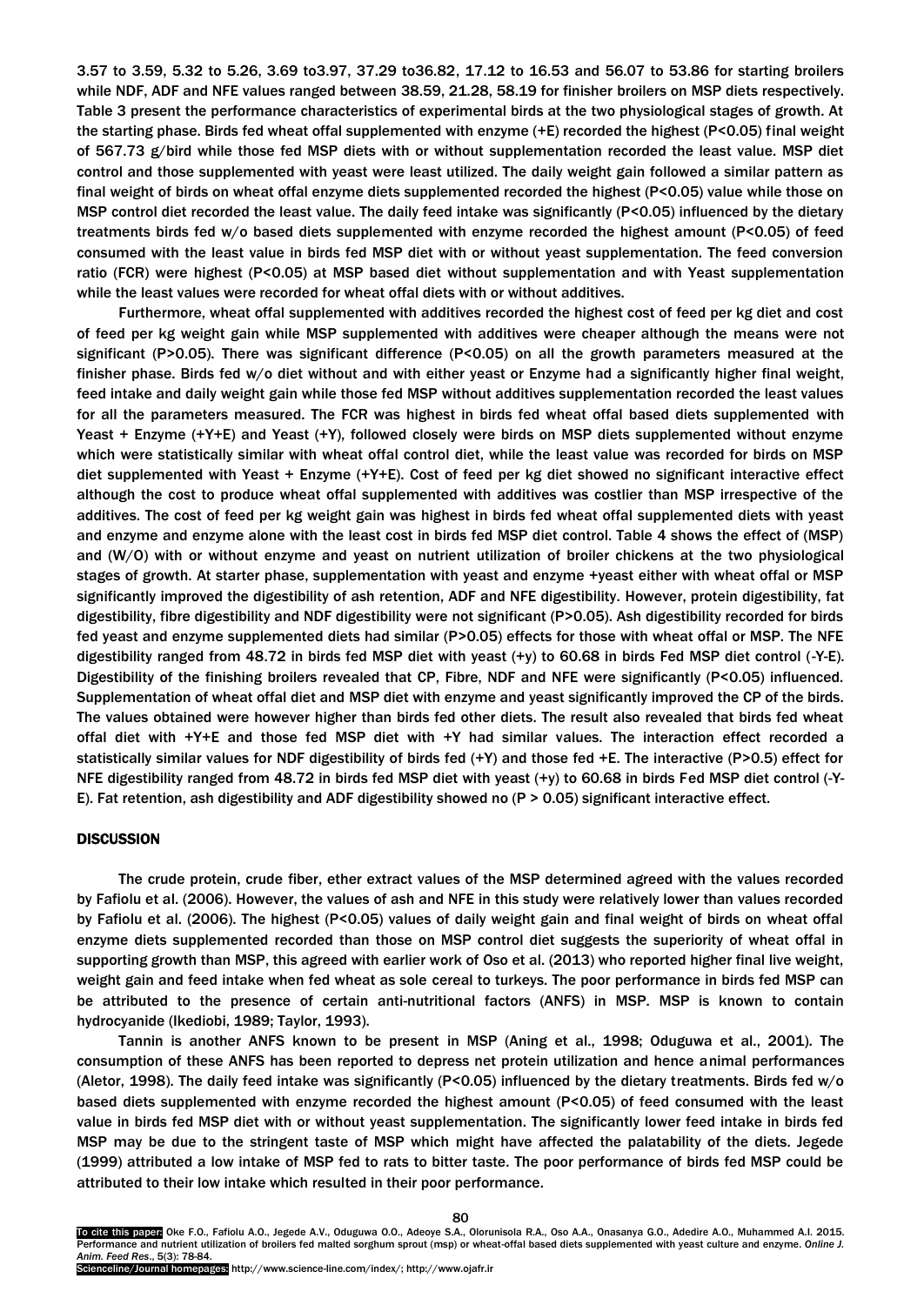| Table 1 - The composition of basal experimental diet at starter phase (g/kg) |                |                |                |                         |                 |                         |                |       |  |
|------------------------------------------------------------------------------|----------------|----------------|----------------|-------------------------|-----------------|-------------------------|----------------|-------|--|
|                                                                              | <b>Starter</b> |                |                |                         | <b>Finisher</b> |                         |                |       |  |
| <b>Levels</b>                                                                | $\mathbf{1}$   | $\overline{2}$ | $\mathbf{3}$   | $\overline{\mathbf{4}}$ | $\mathbf{1}$    | $\overline{\mathbf{2}}$ | 3              | 4     |  |
| Ingredient                                                                   | $-Y - E$       | $+Y + E$       | $+{\sf Y}$     | $+E$                    | $-Y - E$        | $+Y + E$                | $+{\sf Y}$     | $+E$  |  |
| Maize                                                                        | 470            | 470            | 470            | 470                     | 540             | 540                     | 540            | 540   |  |
| <b>Wheat offal</b>                                                           | $\blacksquare$ | $\blacksquare$ | $\blacksquare$ | $\blacksquare$          | 150             | 150                     | 150            | 150   |  |
| <b>Fish Meal</b>                                                             | 30             | 30             | 30             | 30                      | 10              | 10                      | 10             | 10    |  |
| <b>MSP</b>                                                                   | 150            | 150            | 150            | 150                     | $\blacksquare$  | $\blacksquare$          | $\blacksquare$ |       |  |
| Soybean meal                                                                 | 160            | 160            | 160            | 160                     | 120             | 120                     | 120            | 120   |  |
| <b>Groundnut cake</b>                                                        | 146            | 146            | 146            | 146                     | 130             | 130                     | 130            | 130   |  |
| <b>Bone Meal</b>                                                             | 18             | 18             | 18             | 18                      | 15              | 15                      | 15             | 15    |  |
| Oyster shell                                                                 | 15             | 15             | 15             | 15                      | 2.5             | 2.5                     | 2.5            | 2.5   |  |
| Premix                                                                       | 3              | 3              | 3              | 3                       | 3               | 3                       | 3              | 3     |  |
| Salt                                                                         | 2.5            | 2.5            | 2.5            | 2.5                     | 2.5             | 2.5                     | 2.5            | 2.5   |  |
| Lysine                                                                       | 2.5            | 2.5            | 2.5            | 2.5                     | 2.0             | 2.0                     | 2.0            | 2.0   |  |
| <b>Methionine</b>                                                            | 3.0            | 3.0            | 3.0            | 3.0                     | 2.5             | 2.5                     | 2.5            | 2.5   |  |
| <b>TOTAL</b>                                                                 | 1000           | 1000           | 1000           | 1000                    | 1000            | 1000                    | 1000           | 1000  |  |
| <b>Determined Analysis</b>                                                   |                |                |                |                         |                 |                         |                |       |  |
| ME (MJ/Kg)                                                                   | 11.32          | 11.32          | 11.32          | 11.32                   | 11.25           | 11.25                   | 11.25          | 11.25 |  |
| CP(%)                                                                        | 22.73          | 23.73          | 23.62          | 23.28                   | 19.93           | 19.86                   | 19.56          | 19.52 |  |
| EE (%)                                                                       | 3.86           | 3.68           | 3.57           | 3.68                    | 3.89            | 3.51                    | 3.59           | 3.81  |  |
| CF(%)                                                                        | 3.69           | 3.60           | 3.48           | 3.52                    | 4.83            | 3.68                    | 3.72           | 3.61  |  |
| <b>NDF</b> (%)                                                               | 37.29          | 35.92          | 36.07          | 36.13                   | 40.12           | 37.36                   | 38.59          | 38.62 |  |
| ADF (%)                                                                      | 17.12          | 15.29          | 15.31          | 15.62                   | 21.74           | 19.46                   | 19.81          | 21.01 |  |
| <b>NFE</b> (%)                                                               | 56.07          | 54.57          | 55.30          | 55.79                   | 57.55           | 59.39                   | 59.10          | 58.01 |  |

| Table 2 - Proximate composition of the test ingredients. |           |      |           |      |            |            |            |           |  |
|----------------------------------------------------------|-----------|------|-----------|------|------------|------------|------------|-----------|--|
| Ingredients                                              | <b>CP</b> | СF   | <b>EE</b> | Ash  | <b>NDF</b> | <b>ADF</b> | <b>NFE</b> | <b>DM</b> |  |
| <b>MSP</b>                                               | 22.73     | 3.69 | 3.86      | 5.32 | 37.20      | 17.12      | 56.07      | 91.67     |  |
| W/O                                                      | 22.96     | 3.97 | 3.59      | 5.26 | 36.87      | 16.53      | 53.86      | 91.46     |  |

81

To cite this paper Oke F.O., Fafiolu A.O., Jegede A.V., Oduguwa O.O., Adeoye S.A., Olorunisola R.A., Oso A.A., Onasanya G.O., Adedire A.O., Muhammed A.I. 2015. Performance and nutrient utilization of broilers fed malted so

Scienceline/Journal homepages: http://www.science-line.com/index/; http://www.ojafr.ir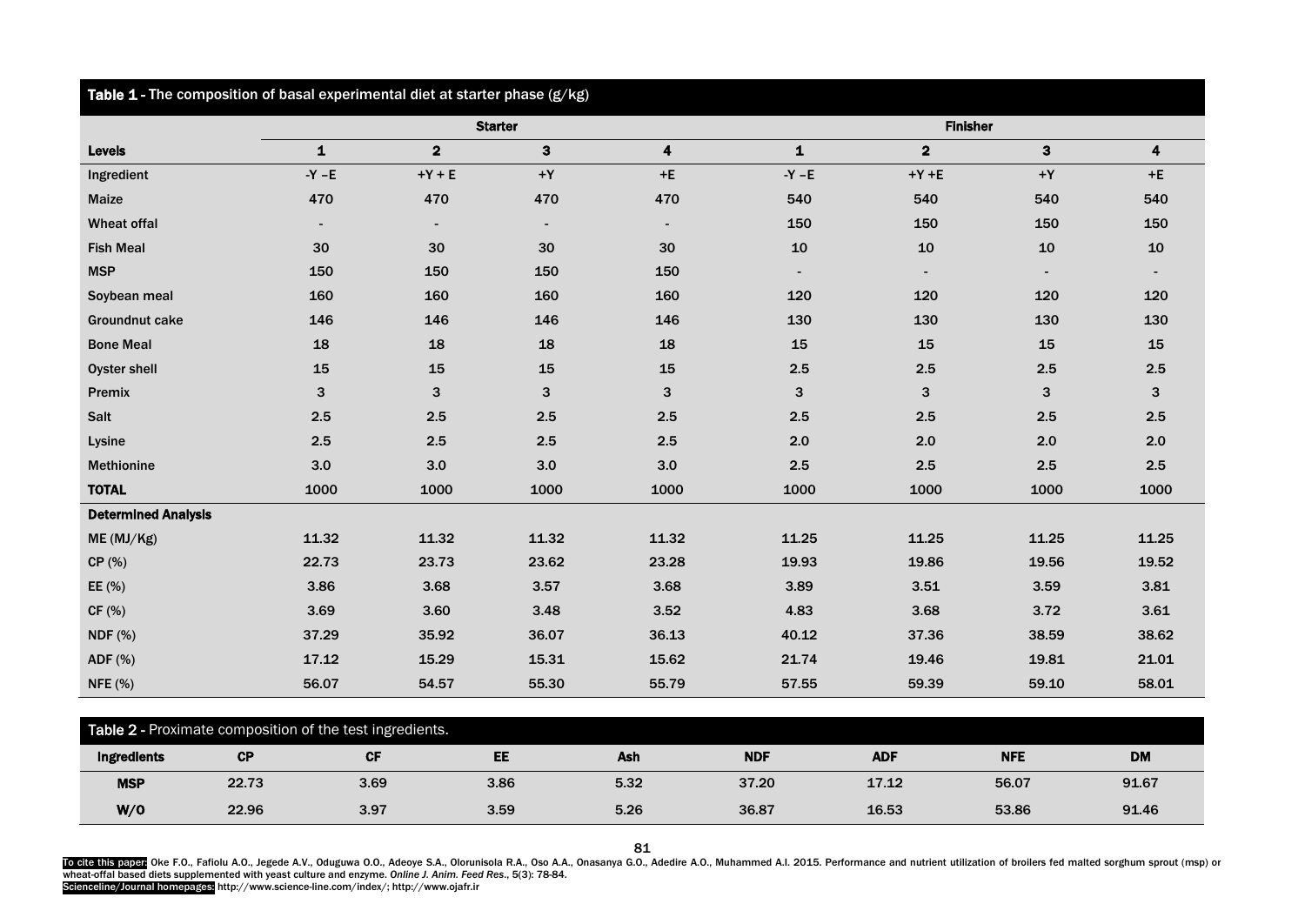## Table 3 - Effect of (MSP) and (W/O) with or without enzyme and yeast on performance characteristics of broiler chickens

| <b>Starter</b>                   |                     |                      |                      |                      |                    |                     |                     |                      |            |
|----------------------------------|---------------------|----------------------|----------------------|----------------------|--------------------|---------------------|---------------------|----------------------|------------|
|                                  | <b>MSP</b>          |                      |                      |                      | W/O                |                     |                     |                      |            |
| <b>Measurements</b>              | $-Y-E$              | $+Y+E$               | $+Y$                 | $+E$                 | $-Y-E$             | $+Y+E$              | $+Y$                | $+E$                 | <b>SEM</b> |
| Initial weight (g)               | 48.37               | 48.47                | 48.43                | 48.21                | 48.37              | 48.36               | 48.23               | 48.17                | 0.06       |
| Final weight( $g$ )              | 338.57 <sup>e</sup> | 380.49 <sup>d</sup>  | 343.09 <sup>e</sup>  | 399.17c              | 554.03b            | 560.17b             | 556.28 <sup>b</sup> | 567.73a              | 20.70      |
| Daily weight gain (g)            | 10.36e              | 11.86 <sup>d</sup>   | 10.52e               | 12.53c               | 18.06 <sup>b</sup> | 18.28 <sup>b</sup>  | 18.14 <sup>b</sup>  | 18.56a               | 0.74       |
| Daily feed intake $(g)$          | $31.20$ g           | 32.28 <sup>e</sup>   | 31.73 <sup>f</sup>   | 33.24 <sup>d</sup>   | 37.93c             | 39.18 <sup>b</sup>  | 39.18 <sup>b</sup>  | 39.90a               | 0.74       |
| Cost of feed/kg diet $(N)$       | 58.00               | 58.48                | 58.08                | 56.40                | 67.00              | 67.48               | 67.08               | 67.40                | 0.74       |
| Cost of feed/kg weight gain (N)  | 137.08              | 131.64               | 147.34               | 142.69               | 135.09             | 134.49              | 140.83              | 128.64               | 0.95       |
| <b>FCR</b>                       | 3.01a               | 2.72 <sup>b</sup>    | 3/02a                | 2/65c                | 2/10 <sup>e</sup>  | 2.16 <sup>d</sup>   | 2.16 <sup>d</sup>   | $2.15$ de            | 0.08       |
| <b>FINISHER PHASE</b>            |                     |                      |                      |                      |                    |                     |                     |                      |            |
| <b>Parameters</b>                | $+Y$                | $+E$                 | $+Y+E$               | $-Y-E$               | $+Y$               | $+E$                | $+Y+E$              | $-Y-E$               | <b>SEM</b> |
| Initial weight(g)                | 462.43              | 463.43               | 463.43               | 463.43               | 463.43             | 463.43              | 463.43              | 463.43               | 20.70      |
| Final weight( $g$ )              | 1076.45c            | 1141.41 <sup>b</sup> | 1128.45 <sup>b</sup> | 1016.06 <sup>d</sup> | 1252.02ab          | 1263.44ab           | 1278.37a            | 1287.16 <sup>a</sup> | 31.80      |
| Daily weight( $g$ )              | 21.93 <sup>d</sup>  | 24.25c               | 23.79c               | 19.77e               | 28.16 <sup>b</sup> | 28.61a              | 29.14a              | 29.45a               | 0.44       |
| Average feed $(g)$               | 49.30 <sup>de</sup> | 55.97 <sup>d</sup>   | 51.24 <sup>e</sup>   | 44.53f               | 67.23a             | 65.55 <sup>b</sup>  | 59.88c              | 58.05c               | 1.17       |
| Cost of feed /kg diet $(N)$      | 52.08               | 52.40                | 52.48                | 52.00                | 61.08              | 61.40               | 61.48               | 61.00                | 2.10       |
| Cost of feed /kg weight gain (N) | 131.50c             | 136.89c              | 120.19d              | 120.34 <sup>d</sup>  | 169.33a            | 159.62 <sup>b</sup> | 168.9a              | 159.78 <sup>b</sup>  | 3.17       |
| <b>FCR</b>                       | 2.26c               | 2.31 <sup>b</sup>    | 2.17d                | 2.26c                | 2.39a              | $2.29$ bc           | 2.28bc              | 2.30 <sup>b</sup>    | 0.02       |

Table 4 - Effect of (MSP) and (W/O) with or without enzyme and yeast on nutrient utilization of broiler chickens

|                                                                                              |                    | <b>MSP</b>          |                     |                    | W/O                |                     |                    |                    |            |
|----------------------------------------------------------------------------------------------|--------------------|---------------------|---------------------|--------------------|--------------------|---------------------|--------------------|--------------------|------------|
| <b>Measurements</b>                                                                          | $+Y$               | $+E$                | $+Y+E$              | $-Y-E$             | $+Y$               | $+E$                | $+Y+E$             | $-Y-E$             | <b>SEM</b> |
| Protein<br>Retention (%)                                                                     | 73.68              | 72.21               | 75.10               | 75.28              | .73.96             | 73.92               | 75.10              | 74.66              | 0.268      |
| Fat                                                                                          | 69.93              | 71.07               | 76.05               | 74.80              | 75.59              | 76.43               | 75.56              | 72.57              | 0.555      |
| Ash                                                                                          | 80.83 <sup>b</sup> | 78.72d              | 81.59a              | 80.54 <sup>b</sup> | 80.38bc            | 79.86c              | 81.56 <sup>a</sup> | 78.08 <sup>e</sup> | 0.287      |
| <b>Fibre</b>                                                                                 | 72.15              | 71.16               | 73.14               | 74.05              | 74.47              | 74.41               | 75.06              | 72.55              | 0.340      |
| <b>NDF</b>                                                                                   | 52.05              | 53.42               | 57.09               | 61.84              | 53.94              | 60.86               | 56.07              | 61.47              | 1.01       |
| <b>ADF</b>                                                                                   | 33.83 <sup>d</sup> | 39.03 <sup>d</sup>  | 45.62 <sup>c</sup>  | 53.13a             | 46.26bc            | 48.46 <sup>b</sup>  | 44.00c             | 45.55              | 1.18       |
| <b>NFE</b>                                                                                   | 48.72 <sup>e</sup> | 51.71cd             | 52.71 <sup>b</sup>  | 60.68 <sup>a</sup> | 54.34 <sup>b</sup> | 49.88 <sup>de</sup> | 51.77cd            | 53.31bc            | 0.940      |
| <b>Finisher phase</b>                                                                        |                    |                     |                     |                    |                    |                     |                    |                    |            |
| Protein retention (%)                                                                        | 75.73a             | 74.30bc             | 74.21 <sup>c</sup>  | 71.18 <sup>d</sup> | 75.15ab            | 74.58bc             | 76.03 <sup>a</sup> | 69.29 <sup>e</sup> | 0.515      |
| Fat                                                                                          | 77.54              | 77.23               | 77.43               | 76.82              | 77.29              | 76.77               | 77.21              | 74.74              | 0.310      |
| Ash                                                                                          | 81.78              | 81.75               | 80.38               | 81.56              | 82.37              | 81.37               | 81.89              | 89.56              | 0.224      |
| <b>Fibre</b>                                                                                 | 77.97ab            | 76.52cd             | 77.23bc             | 75.78 <sup>d</sup> | 78.83 <sup>a</sup> | 76.92c              | 78.84a             | 68.18 <sup>e</sup> | 0.711      |
| <b>NDF</b>                                                                                   | 62.91a             | 61.51a <sub>b</sub> | 58.57c              | 55.08 <sup>d</sup> | 59.41bc            | 58.72c              | 60.40abc           | 52.46 <sup>e</sup> | 0.954      |
| <b>ADF</b>                                                                                   | 56.49              | 58.96               | 58.85               | 59.55              | 57.37              | 62.99               | 54.49              | 55.44              | 0.778      |
| <b>NFE</b>                                                                                   | 64.76 <sup>a</sup> | 63.27ab             | 60.25 <sup>cd</sup> | 59.39d             | 60.84bcd           | 60.45 <sup>cd</sup> | 62.40abc           | 53.62e             | 0.942      |
| abc Means on the same row having different superscripts are significantly different (P<0.05) |                    |                     |                     |                    |                    |                     |                    |                    |            |

82

To cite this paper Oke F.O., Fafiolu A.O., Jegede A.V., Oduguwa O.O., Adeoye S.A., Olorunisola R.A., Oso A.A., Onasanya G.O., Adedire A.O., Muhammed A.I. 2015. Performance and nutrient utilization of broilers fed malted so Scienceline/Journal homepages: http://www.science-line.com/index/; http://www.ojafr.ir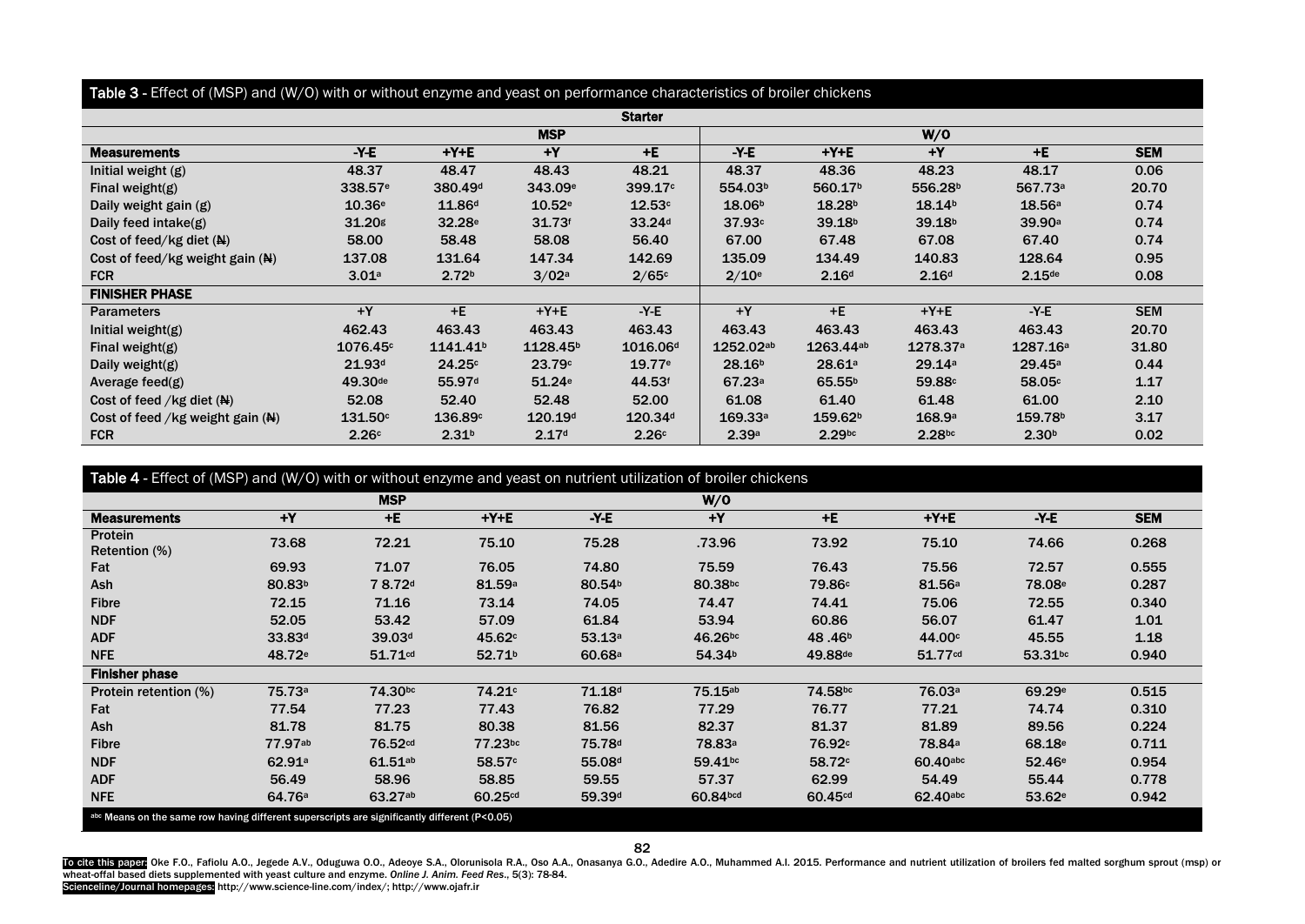The values of feed conversion ratio recorded for birds on wheat offal diets with or without additives showed that the diets were better utilized, it agreed with the work of Park et al. (2001). Though birds fed MSP diet with or without Yeast supplementation recorded the worst value.

Furthermore, wheat offal supplemented with additives recorded the highest cost of feed per kg diet and cost of feed per kg weight gain while MSP supplemented with additives were cheaper although the means were not significant (P>0.05). Jegede et al. (2008) confirmed that MSP is a cheap and locally available agro-industrial by product from dried roots and shoots left after extraction of malt from germinated sorghum. Ikediobi (1989) also reported that MSP has prospects as feedstuff in Nigerian livestock industry. Furthermore, supplementation with yeast and enzyme +yeast either with wheat offal or MSP significantly improved the digestibility of ash retention, ADF and NFE digestibility. The increased Ash digestibility recorded suggests that more minerals are available and retained by the birds. The trend observed with MSP diet control could be a reflection of anti- nutritional factors present in MSP whereas the better performance noticed in Yeast based diet is an indication that Yeast is able to breakdown the Acid Detergent fibre whereby making more nutrient available for birds. It agreed with the earlier work of Gurbuz et al. (2011). Saccharomyces cerevisiae yeast cell wall (YCW) components have been used in animal feeding to improve nutrient digestibility (Hooge, 2003; Rosen, 2007). Major structural components of yeast are glucans with -1-3 glycosidic linkages (Griggs and Jacob, 2005). The -1-3 glucans serves as immune modulators and improved poultry immune system (Abel and Czop, 1992), body weight gain and feed conversion (Parks et al., 2001).

However, the increment noticed for the digestibility indices of birds placed on +E and +Y+E is an indication that enzymes supplementation improved the digestibility of the proximate constituents. The findings of Fafiolu (2007) earlier indicated this fact that addition of enzyme led to significant improvement in nutrient, utilization of crude protein, crude fiber, and ash digestibility. Digestibility of the finishing broilers revealed that CP, Fiber, NDF and NFE were significantly (P<0.05) influenced. Supplementation of wheat offal diet and MSP diet with enzyme and yeast significantly improved the CP of finishing broilers. This confirmed the earlier report of Zanella et al. (1999) and also agreed with the findings of Patridge and Wyatt, (1995) who reported that enzyme supplementation improved protein digestibility in broilers. They also stated that the digestibility of amino acids was found to increase by 10% with added enzymes in broilers.

## **CONCLUSION**

It can be concluded that Malted Sorghum Sprouts cannot replaced wheat offal without appropriate supplementation with additives for better performance. However, Malted Sorghum Sprouts supplemented with yeast +enzyme and enzyme singly improved performance characteristics and nutrient digestibility.

#### **REFERENCE**

- Abel G and Czop JK (1992). Stimulation of human monocyte-glucan receptors by glucan particles induces production of TNF- and IL-1. International Journal of Immunopharmacology, 14: 1363–1373.
- Aletor VA, Aning Kg, Ologun, AG, Onifade, A, Alokan, JA and Adekole AI. (1998). Effect of replacing dried brewers' grain with sorghum rootlets on growth nutrient utilization and some blood constituents in rats. Anim. Feed. Feed Sci. Tech., 71, 185-190.
- Aning KG, Onifade AG, Awkan JA, Adekola AL and Letor VA (1998). Effect of replacing dried brewers dried grain with sorghum rootlets on growing nutrient utilization and some blood constituent in rats. Animal Feed Science Technology, 71: 185-190.
- A. O. A. C. 1995. Official methods of analysis (18th Ed.) Association of Official Analytical Chemist, Washington D.C.

Balogun RO, Rowe JB and Bird SH (2005). Fermentability and degradability of sorghum grain following soaking, aerobic or anaerobic treatment. Animal Feed Science Technology, 120: 141–150

Bedford MR and Schulze H (1998). Exogenous enzymes for pigs and poultry. Nutrition Research Review*.* 11:91-114. Choct MHuges, RJ and Bedford MR (1999). Effects of a xylanase on individual bird variation, starch digestion throughout the intestinal and ileal and caecal volatile fatty acid productions in chickens fed wheat. British Poultry Science, 40: 419-422.

- Elkin RG, Rogler JC and Sulliven TW (1995). Differential response of ducks and chicks to dietary Sorghum tannins. Journal of the Science of Food and Agriculture 57: 542-553.
- Fafiolu, AO (2003). The effect of malted sorghum sprouts on laying birds. A.M. Agric dissertation submitted to Animal Nutr. Dept., University of Abeokuta.
- Fafiolu AO, Oduguwa OO Ikeobi C ON, Onwuka CFI (2006). Utilization of malted sorghum sprouts in the diet of rearing pullets and laying hens. Archivos Zootechina. 55: 361-371
- Griggs JP and Jacob JP (2005). Alternatives to antibiotics for organic poultry production. Journal of Applied Poultry Research 14: 750–756.
- Gurbuz T, Balevi V, Kurtoglu and Oznurlu Y (2011). Effects of adding yeast cell walls and Yucca schidigera extract to

To cite this paper: Oke F.O., Fafiolu A.O., Jegede A.V., Oduguwa O.O., Adeoye S.A., Olorunisola R.A., Oso A.A., Onasanya G.O., Adedire A.O., Muhammed A.I. 2015. Performance and nutrient utilization of broilers fed malted sorghum sprout (msp) or wheat-offal based diets supplemented with yeast culture and enzyme. *Online J. Anim. Feed Res*., 5(3): 78-84.